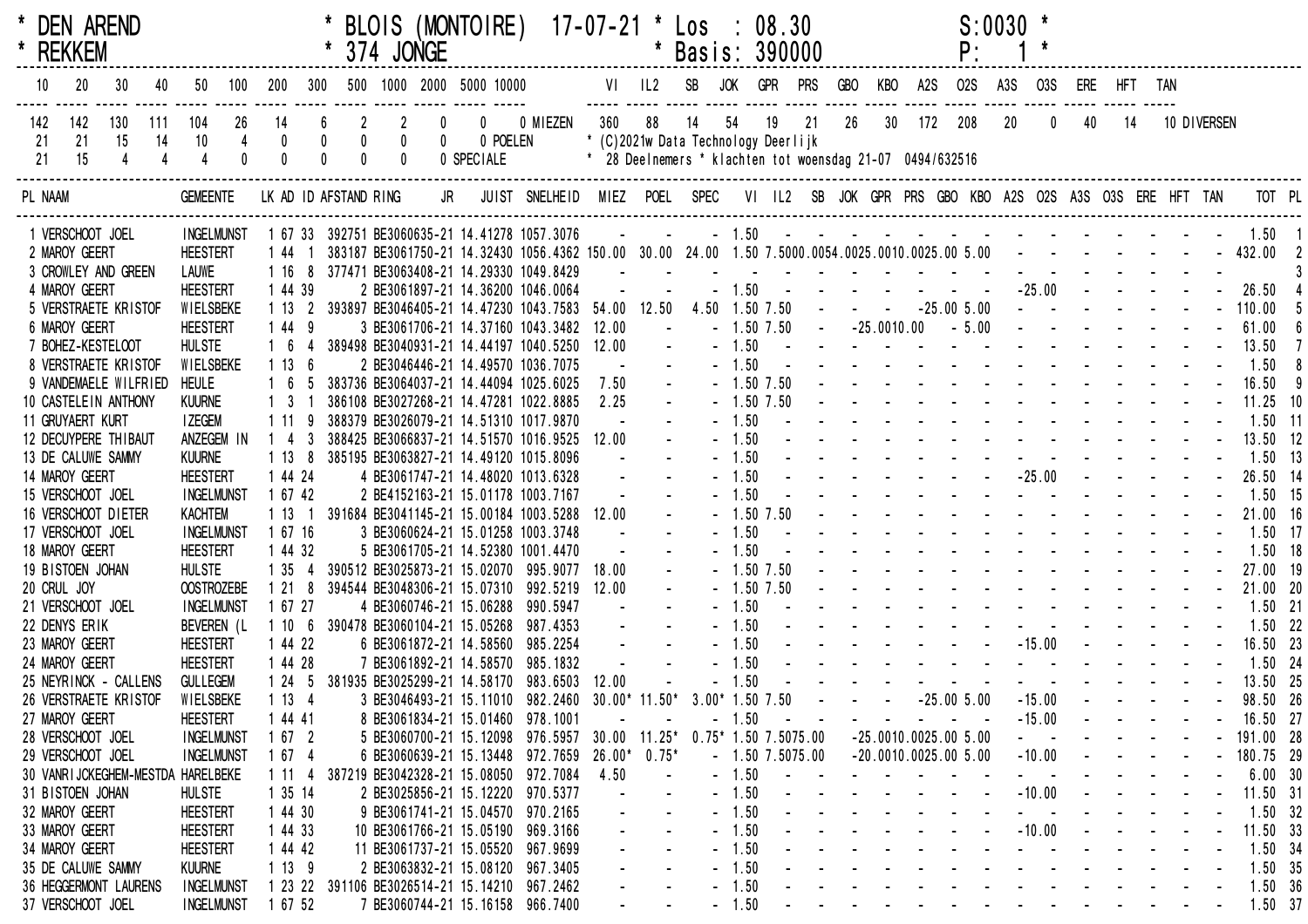| × |               | <b>DEN AREND</b> |
|---|---------------|------------------|
| × | <b>DEVIEN</b> |                  |

|  | * BLOIS (MONTOIRE) 17-07-21 * Los : 08.30 |  |  |
|--|-------------------------------------------|--|--|
|  |                                           |  |  |

 $\begin{array}{ccc} 08.30 & \text{S:0030} \\ 390000 & \text{P:} & 2 \end{array}$  \*

| <b>REKKEM</b><br>$\star$            |                                     |                  |                       | * 374 JONGE                                                                 |    |                                                                                                |          | * Basis: 390000    |                  |                                                                                                                                                                                                                                |  | P:                            | $2*$                                                                                                                                                                                                                                                                                |  |          |        |                    |  |
|-------------------------------------|-------------------------------------|------------------|-----------------------|-----------------------------------------------------------------------------|----|------------------------------------------------------------------------------------------------|----------|--------------------|------------------|--------------------------------------------------------------------------------------------------------------------------------------------------------------------------------------------------------------------------------|--|-------------------------------|-------------------------------------------------------------------------------------------------------------------------------------------------------------------------------------------------------------------------------------------------------------------------------------|--|----------|--------|--------------------|--|
| PL NAAM                             | <b>GEMEENTE</b>                     |                  | LK AD ID AFSTAND RING |                                                                             | JR | JUIST SNELHEID MIEZ POEL SPEC VI IL2 SB JOK GPR PRS GBO KBO A2S O2S A3S O3S ERE HFT TAN TOT PL |          |                    |                  |                                                                                                                                                                                                                                |  |                               |                                                                                                                                                                                                                                                                                     |  |          |        |                    |  |
| 38 LEFEVRE CHRISTIAAN               | <b>VICHTE</b>                       |                  |                       | 1 10 1 387531 BE3063133-21 15.11222 965.5206                                |    |                                                                                                |          |                    |                  |                                                                                                                                                                                                                                |  |                               |                                                                                                                                                                                                                                                                                     |  |          |        |                    |  |
| 39 VERSCHOOT JOEL                   | <b>INGELMUNST</b>                   | 1 67 39          |                       | 8 BE3060716-21 15.17018 964.9190                                            |    |                                                                                                |          |                    |                  |                                                                                                                                                                                                                                |  |                               | $-1.50$ . The set of the set of the set of the set of the set of the set of the set of the set of the set of the set of the set of the set of the set of the set of the set of the set of the set of the set of the set of th                                                       |  |          |        | 1.50 39            |  |
| 40 BISTOEN JOHAN                    | <b>HULSTE</b>                       | 1 35 31          |                       | 3 BE3025848-21 15.14440 964.8625                                            |    |                                                                                                |          | $-1.50$            |                  |                                                                                                                                                                                                                                |  |                               | the contract of the contract of the contract of                                                                                                                                                                                                                                     |  |          |        | $1.50$ 40          |  |
| 41 MAROY GEERT                      | <b>HEESTERT</b>                     | 1443             |                       | 12 BE3061801-21 15.07220 964.3159                                           |    |                                                                                                | 12.00    |                    |                  |                                                                                                                                                                                                                                |  |                               | $-1.50$ 7.5075.00 $-2.00$ 5.00 $-10.00$ $-2.00$ $-10.00$ $-2.00$ $-10.00$ $-2.00$ $-1.50$                                                                                                                                                                                           |  |          |        |                    |  |
| 42 MAROY GEERT                      | <b>HEESTERT</b>                     | 1 44 21          |                       | 13 BE3061841-21 15.08520 960.6895                                           |    |                                                                                                |          | $-1.50$            |                  |                                                                                                                                                                                                                                |  |                               | the contract of the contract of the contract of the contract of the contract of the contract of the contract of                                                                                                                                                                     |  |          |        | $1.50$ 42          |  |
| 43 HEGGERMONT LAURENS               | <b>INGELMUNST</b>                   | 1 23 17          |                       | 2 BE3026492-21 15.17500 958.9849                                            |    |                                                                                                |          | $-1.50$            |                  |                                                                                                                                                                                                                                |  |                               | the contract of the contract of the contract of                                                                                                                                                                                                                                     |  |          |        | $1.50$ 43          |  |
| 44 BISTOEN JOHAN                    | <b>HULSTE</b>                       | 1 35 15          |                       | 4 BE3025851-21 15.17210 958.6645                                            |    |                                                                                                |          | $-1.50$            |                  |                                                                                                                                                                                                                                |  |                               | . 10.00                                                                                                                                                                                                                                                                             |  |          |        | 11.50 44           |  |
| 45 VANDEMAELE WILFRIED              | <b>HEULE</b>                        | 163              |                       | 2 BE3064028-21 15.10354 957.9271                                            |    |                                                                                                | 18.00    |                    | $-1.50$ 7.50     | the contract of the contract of the contract of the contract of the contract of the contract of the contract of the contract of the contract of the contract of the contract of the contract of the contract of the contract o |  |                               | $-10.00$                                                                                                                                                                                                                                                                            |  |          |        | 37.00 45           |  |
| 46 VERSTRAETE KRISTOF               | WIELSBEKE                           | 1133             |                       | 4 BE3046474-21 15.22010 956.0220                                            |    |                                                                                                | $18.00*$ |                    | $-1.50$ 7.50     |                                                                                                                                                                                                                                |  |                               |                                                                                                                                                                                                                                                                                     |  | $-25.00$ | $\sim$ | 77.00 46           |  |
| 47 VANEECKHOUT ERIC                 | LAUWE                               | $1\quad 2$       |                       | 376040 BE3060082-21 15.03349 955.4307                                       |    |                                                                                                |          | $-1.50$            |                  |                                                                                                                                                                                                                                |  |                               | the company of the company of the company of the company of the company of the company of the company of the company of the company of the company of the company of the company of the company of the company of the company                                                       |  |          |        | $1.50$ 47          |  |
| 48 DETAVERNIER KURT                 | KORTR I JK                          | $1 \quad 4$      |                       | 383833 BE3028765-21 15.11540 955.0460                                       |    |                                                                                                |          |                    | $-1.50$ 7.50     |                                                                                                                                                                                                                                |  |                               | the contract of the contract of the contract of the contract of the contract of the contract of the contract of                                                                                                                                                                     |  |          |        | 9.0048             |  |
| 49 MAROY GEERT                      | <b>HEESTERT</b>                     | 1446             |                       | 14 BE3061722-21 15.12480 951.3083 12.00                                     |    |                                                                                                |          |                    | $-1.50$ 7.50     |                                                                                                                                                                                                                                |  |                               | $      10.00$ $   -$                                                                                                                                                                                                                                                                |  |          |        | 31.00 49           |  |
| 50 BISTOEN JOHAN                    | <b>HULSTE</b>                       | 1 35 21          |                       | 5 BE3025807-21 15.21490 948.2666                                            |    |                                                                                                |          | $-1.50$            | $\sim 100$       |                                                                                                                                                                                                                                |  | and the second control of the | and the state of the state of                                                                                                                                                                                                                                                       |  |          |        | 1.50 50            |  |
| 51 VERSCHOOT DIETER                 | <b>KACHTEM</b>                      | 1137             |                       | 2 BE3041129-21 15.23124 947.9131                                            |    |                                                                                                |          | $-1.50$            |                  |                                                                                                                                                                                                                                |  |                               | $        10.00$ $    -$                                                                                                                                                                                                                                                             |  |          |        | 11.50 51           |  |
| 52 NEYRINCK - CALLENS               | <b>GULLEGEM</b>                     | 1 24 22          |                       | 2 BE3060453-21 15.12570 947.8471 12.00                                      |    |                                                                                                |          | $-1.50$            |                  |                                                                                                                                                                                                                                |  |                               | . - 10.00 - - - -                                                                                                                                                                                                                                                                   |  |          |        | 23.50 52           |  |
| 53 HEGGERMONT LAURENS               | <b>INGELMUNST</b>                   | 1235             |                       | 3 BE3026512-21 15.24580 942.4998                                            |    |                                                                                                | 12.00    |                    | $-1.50$ 7.50     |                                                                                                                                                                                                                                |  |                               | the contract of the contract of the contract of                                                                                                                                                                                                                                     |  |          |        | 21.00 53           |  |
| 54 VERSCHOOT JOEL                   | <b>INGELMUNST</b>                   | 1676             |                       | 9 BE3060701-21 15.28148 939.0416                                            |    |                                                                                                | $16.00*$ |                    | $-1.507.5025.00$ |                                                                                                                                                                                                                                |  |                               | the contract of the contract of the contract of                                                                                                                                                                                                                                     |  |          |        | 50.00 54           |  |
| 55 VERSCHOOT JOEL                   | <b>INGELMUNST</b>                   | 1 67 38          |                       | 10 BE3060650-21 15.31288 931.8378                                           |    |                                                                                                |          | $-1.50$            |                  |                                                                                                                                                                                                                                |  |                               | the contract of the contract of the contract of the contract of the contract of the contract of the contract of                                                                                                                                                                     |  |          |        | 1.50 55            |  |
| 56 CRUL JOY                         | <b>OOSTROZEBE</b>                   | 1 21 16          |                       | 2 BE3048317-21 15.33500 930.8942                                            |    |                                                                                                |          | $-1.50$            |                  |                                                                                                                                                                                                                                |  |                               |                                                                                                                                                                                                                                                                                     |  |          |        | 11.50 56           |  |
| 57 MAROY GEERT                      | <b>HEESTERT</b>                     | 1 44 27          |                       | 15 BE3061842-21 15.21550 930.2537                                           |    |                                                                                                |          | $-1.50$            |                  |                                                                                                                                                                                                                                |  |                               | the contract of the contract of the contract of the contract of the contract of the contract of the contract of                                                                                                                                                                     |  |          |        | 1.50 57            |  |
| 58 NEYRINCK - CALLENS               | <b>GULLEGEM</b>                     | 1 24 18          |                       | 3 BE3060426-21 15.20560 929.4330                                            |    |                                                                                                | 12.00    | $-1.50$            |                  |                                                                                                                                                                                                                                |  |                               | the contract of the contract of the contract of the contract of the contract of the contract of the contract of                                                                                                                                                                     |  |          |        | 13.50 58           |  |
| 59 VERSCHOOT JOEL                   | <b>INGELMUNST</b>                   | 1 67 29          |                       | 11 BE3060623-21 15.32478 928.9359                                           |    |                                                                                                |          | $-1.50$            |                  |                                                                                                                                                                                                                                |  |                               | the second contract of the second contract of the<br>the second contract of the second contract of the second second contract of the second second second second second second second second second second second second second second second second second second second second se |  |          |        | 1.50 59            |  |
| 60 VERHEYE RINO                     | AALBEKE                             | 1 4 3            |                       | 375284 BE3061109-21 15.14160 928.3080                                       |    |                                                                                                | 4.50     |                    | $-1.50$ $7.50$   |                                                                                                                                                                                                                                |  |                               | the contract of the contract of the contract of the contract of the contract of the contract of the contract of                                                                                                                                                                     |  |          |        | 13.50 60           |  |
| 61 VERSCHOOT JOEL                   | <b>INGELMUNST</b>                   | 1 67 46          |                       | 12 BE3060750-21 15.34238 925.4338                                           |    |                                                                                                |          | $-1.50$            |                  |                                                                                                                                                                                                                                |  |                               |                                                                                                                                                                                                                                                                                     |  |          |        | $1.50$ 61          |  |
| 62 VERHEYE RINO                     | AALBEKE                             | 144              |                       | 2 BE3061184-21 15.15370 925.2184                                            |    |                                                                                                | 4.50     |                    | $-1.50$ 7.50     |                                                                                                                                                                                                                                |  |                               |                                                                                                                                                                                                                                                                                     |  |          |        | 38.50 62           |  |
| 63 BISTOEN JOHAN                    | <b>HULSTE</b>                       | 1 35 10          |                       | 6 BE3025838-21 15.33550 921.1999                                            |    |                                                                                                | 12.00    |                    | $-1.50$ 7.50     | and the state of the state of the                                                                                                                                                                                              |  | $\sim 100$                    | $-10.00$                                                                                                                                                                                                                                                                            |  |          |        | 31.00 63           |  |
| 64 MAROY GEERT                      | <b>HEESTERT</b>                     | 1 44 13          |                       | 16 BE3061742-21 15.26350 919.8328                                           |    |                                                                                                | 12.00    | $-1.50$            |                  | and the state of the state of the state of the state of the state of the state of the state of the state of the                                                                                                                |  |                               | $-10.00$                                                                                                                                                                                                                                                                            |  |          |        | 23.50 64           |  |
| 65 NEYRINCK - CALLENS               | <b>GULLEGEM</b>                     | 1 24 16          |                       | 4 BE3060403-21 15.26020 918.0394                                            |    |                                                                                                | 12.00    | $-1.50$            |                  |                                                                                                                                                                                                                                |  |                               | the contract of the contract of the contract of the contract of the contract of the contract of the contract of                                                                                                                                                                     |  |          |        | 23.50 65           |  |
| 66 VERSCHOOT JOEL<br>67 MAROY GEERT | <b>INGELMUNST</b>                   | 1 67 13          |                       | 13 BE4152153-21 15.38158 917.0783                                           |    |                                                                                                | $12.00*$ | $-1.50$            |                  |                                                                                                                                                                                                                                |  |                               | the second contract of the second contract of                                                                                                                                                                                                                                       |  |          |        | 13.50 66           |  |
|                                     | <b>HEESTERT</b>                     | 1447             |                       | 17 BE3061780-21 15.29150 913.9821                                           |    |                                                                                                | 12.00    |                    | $-1.50$ $7.50$   |                                                                                                                                                                                                                                |  |                               | the contract of the contract of the contract of the contract of the contract of the contract of the contract of                                                                                                                                                                     |  |          |        | 21.00 67           |  |
| 68 VERSCHOOT JOEL                   | <b>INGELMUNST</b>                   | 1 67 34          |                       | 14 BE4151021-21 15.40378 912.0382<br>7 BE3025870-21 15.38390 911.0276 12.00 |    |                                                                                                |          | $-1.50$            | $-1.50$ 7.50     |                                                                                                                                                                                                                                |  |                               | the contract of the contract of the contract of the contract of the contract of the contract of the contract of                                                                                                                                                                     |  |          |        | 1.5068<br>21.00 69 |  |
| 69 BISTOEN JOHAN                    | <b>HULSTE</b><br><b>INGELMUNST</b>  | 1355             |                       |                                                                             |    |                                                                                                |          | $-1.50$            | $\sim 100$       |                                                                                                                                                                                                                                |  |                               | the contract of the contract of the contract of the contract of the contract of the contract of the contract of                                                                                                                                                                     |  |          |        |                    |  |
| 70 VERSCHOOT JOEL                   | <b>HEESTERT</b>                     | 1 67 18          |                       | 15 BE4151078-21 15.41458 909.6442                                           |    |                                                                                                |          |                    |                  |                                                                                                                                                                                                                                |  |                               | $-15.0010.00$ $   -$                                                                                                                                                                                                                                                                |  |          |        | $1.50$ 70          |  |
| 71 MAROY GEERT                      |                                     | 1 44 10          |                       | 18 BE3061731-21 15.31270 909.2111 12.00                                     |    |                                                                                                |          |                    | $-1.50$ 7.50     |                                                                                                                                                                                                                                |  |                               |                                                                                                                                                                                                                                                                                     |  |          |        | 46.00 71           |  |
| 72 GRUYAERT KURT                    | <b>IZEGEM</b>                       | 1111             |                       | 2 BE3026071-21 15.37180 908.9141                                            |    |                                                                                                |          | $-1.50$            |                  |                                                                                                                                                                                                                                |  |                               | $-10.00$                                                                                                                                                                                                                                                                            |  |          |        | 11.50 72           |  |
| 73 VERSCHOOT DIETER                 | <b>KACHTEM</b>                      | 1 13 11          |                       | 3 BE3041111-21 15.41074 908.5196                                            |    |                                                                                                |          | $-1.50$            |                  |                                                                                                                                                                                                                                |  | $\mathbf{r}$                  | $-10.00$                                                                                                                                                                                                                                                                            |  |          |        | $1.50$ 73          |  |
| 74 VERSCHOOT DIETER                 | <b>KACHTEM</b><br><b>OOSTROZEBE</b> | 1135             |                       | 4 BE3041148-21 15.41574 906.7669<br>3 BE3048324-21 15.45320 905.8870        |    |                                                                                                |          | $-1.50$<br>$-1.50$ |                  |                                                                                                                                                                                                                                |  |                               |                                                                                                                                                                                                                                                                                     |  |          |        | 11.50 74           |  |
| 75 CRUL JOY                         |                                     | 1 21 13          |                       |                                                                             |    |                                                                                                |          |                    |                  |                                                                                                                                                                                                                                |  |                               |                                                                                                                                                                                                                                                                                     |  |          |        | 1.50 75            |  |
| 76 VERSCHOOT JOEL                   | <b>INGELMUNST</b>                   | 1 67 63          |                       | 16 BE3060612-21 15.43438 905.5196                                           |    |                                                                                                |          | $-1.50$            |                  |                                                                                                                                                                                                                                |  |                               |                                                                                                                                                                                                                                                                                     |  |          |        | 1.50 76            |  |
| 77 MAROY GEERT                      | <b>HEESTERT</b>                     | 1 44 23          |                       | 19 BE3061795-21 15.34370 902.4304                                           |    |                                                                                                |          | $-1.50$<br>$-1.50$ |                  |                                                                                                                                                                                                                                |  |                               |                                                                                                                                                                                                                                                                                     |  |          |        | $1.50$ 77          |  |
| 78 DENYS ERIK                       | BEVEREN (L                          | 1101             |                       | 2 BE3060103-21 15.42438 902.3594                                            |    |                                                                                                |          |                    |                  |                                                                                                                                                                                                                                |  |                               | $-10.00$                                                                                                                                                                                                                                                                            |  |          |        | $1.50$ 78          |  |
| 79 HEGGERMONT LAURENS               | <b>INGELMUNST</b>                   | 123 <sub>1</sub> |                       | 4 BE3026445-21 15.44100 900.8200                                            |    |                                                                                                | $12.00*$ |                    | $-1.50$ 7.50     |                                                                                                                                                                                                                                |  |                               |                                                                                                                                                                                                                                                                                     |  |          |        | 31.00 79           |  |
| 80 VERSCHOOT JOEL                   | <b>INGELMUNST</b>                   | 1 67 17          |                       | 17 BE3060644-21 15.46148 900.2957                                           |    |                                                                                                |          | $-1.50$            |                  |                                                                                                                                                                                                                                |  |                               |                                                                                                                                                                                                                                                                                     |  |          |        | 1.50 80            |  |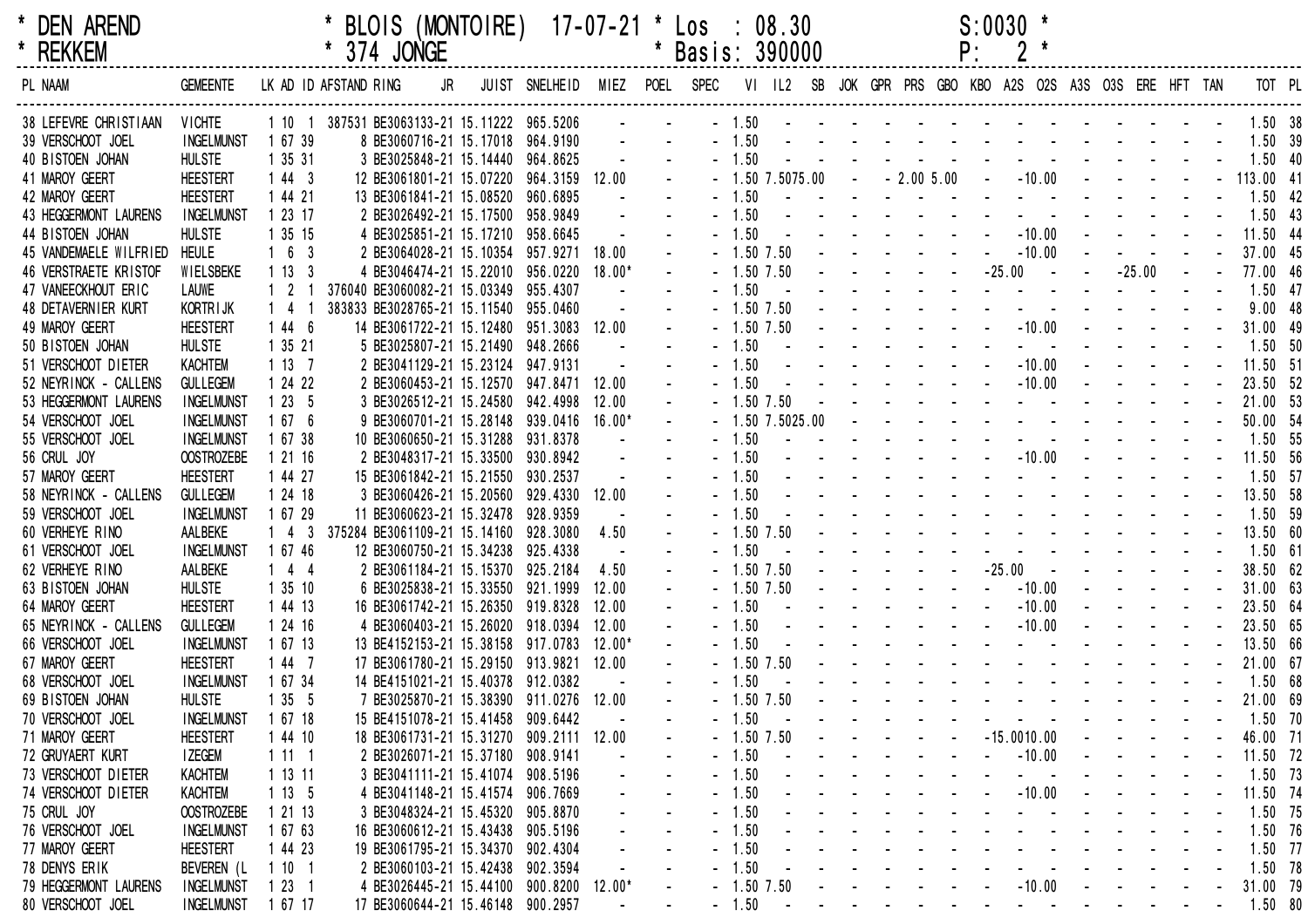| * DEN AREND<br>* REKKEM                    |                                        |                     | * BLOIS (MONTOIRE) 17-07-21 * Los : 08.30<br>* 374 JONGE                                                          |                                                                             |  |         |                                                                     |                    |                                                                                                                                                                                                                                      |  |                                                                                                                                                                                                                                                                                                                                                   | $S:0030$ *<br>P: |          | $3*$ |                                   |  |                  |                                               |     |
|--------------------------------------------|----------------------------------------|---------------------|-------------------------------------------------------------------------------------------------------------------|-----------------------------------------------------------------------------|--|---------|---------------------------------------------------------------------|--------------------|--------------------------------------------------------------------------------------------------------------------------------------------------------------------------------------------------------------------------------------|--|---------------------------------------------------------------------------------------------------------------------------------------------------------------------------------------------------------------------------------------------------------------------------------------------------------------------------------------------------|------------------|----------|------|-----------------------------------|--|------------------|-----------------------------------------------|-----|
| PL NAAM                                    | <b>GEMEENTE</b>                        |                     | LKADIDAFSTANDRING JR JUIST SNELHEID MIEZ POEL SPEC VI IL2 SB JOK GPRPRS GBO KBO A2S O2S A3S O3S ERE HFT TANTOT PL |                                                                             |  |         |                                                                     |                    |                                                                                                                                                                                                                                      |  |                                                                                                                                                                                                                                                                                                                                                   |                  |          |      |                                   |  |                  |                                               |     |
| 81 HEGGERMONT LAURENS                      | INGELMUNST 1 23 10                     |                     |                                                                                                                   | 5 BE3026413-21 15.45270 898.1651                                            |  |         |                                                                     |                    | $-1.50$ . The set of the set of the set of the set of the set of the set of the set of the set of the set of the set of the set of the set of the set of the set of the set of the set of the set of the set of the set of th        |  |                                                                                                                                                                                                                                                                                                                                                   |                  |          |      |                                   |  |                  | 1.50 81                                       |     |
| 82 MAROY GEERT                             | <b>HEESTERT</b>                        | 1 44 26             |                                                                                                                   | 20 BE3061764-21 15.37110 897.0083                                           |  |         | <b>Service State</b>                                                |                    | $-1.50$ $      -$                                                                                                                                                                                                                    |  |                                                                                                                                                                                                                                                                                                                                                   |                  |          |      |                                   |  |                  | $-10.00$ $     11.50$ 82                      |     |
| 83 BISTOEN JOHAN                           | <b>HULSTE</b>                          | 1 35 12             |                                                                                                                   | 8 BE3025836-21 15.45510 895.9780                                            |  |         | $\Delta \phi = 0.01$ and                                            |                    | $-1.50$ $      -$                                                                                                                                                                                                                    |  |                                                                                                                                                                                                                                                                                                                                                   |                  |          |      |                                   |  |                  | $-10.00$ $     11.50$ 83                      |     |
| 84 HEGGERMONT LAURENS                      | <b>INGELMUNST</b>                      | 1 23 16             |                                                                                                                   | 6 BE3026420-21 15.46400 895.6626                                            |  |         |                                                                     | $-1.50$            |                                                                                                                                                                                                                                      |  | the contract of the contract of the contract of the contract of                                                                                                                                                                                                                                                                                   |                  |          |      |                                   |  |                  | 1.50 84                                       |     |
| 85 HEGGERMONT LAURENS                      | <b>INGELMUNST</b>                      | 1233                |                                                                                                                   | 7 BE3026481-21 15.47530 893.1740 12.00                                      |  |         | $\Delta \phi$                                                       |                    | $-1.50$ 7.50 $     -$                                                                                                                                                                                                                |  |                                                                                                                                                                                                                                                                                                                                                   |                  |          |      |                                   |  | $-10.00$ $    -$ | 31.00 85                                      |     |
| 86 MAROY GEERT                             | <b>HEESTERT</b>                        | 1 44 36             |                                                                                                                   | 21 BE3061715-21 15.39410 891.7893                                           |  |         |                                                                     | $-1.50$            |                                                                                                                                                                                                                                      |  | the contract of the contract of the contract of the contract of the contract of the contract of the contract of<br>the second contract of the second contract of the second contract of the second contract of the second contract of the second contract of the second contract of the second contract of the second contract of the second cont |                  |          |      |                                   |  |                  | 1.50 86                                       |     |
| 87 DENYS ERIK                              | BEVEREN (L                             | 1104                |                                                                                                                   | 3 BE3060120-21 15.48548 889.6472                                            |  |         |                                                                     | $-1.50$            |                                                                                                                                                                                                                                      |  | and a series of the contract of the series of the                                                                                                                                                                                                                                                                                                 |                  |          |      |                                   |  |                  | 1.50 87                                       |     |
| 88 BISTOEN JOHAN                           | <b>HULSTE</b>                          | 1 35 33             |                                                                                                                   | 9 BE3025832-21 15.49030 889.4477                                            |  |         | $\Delta \phi$                                                       | $-1.50$            |                                                                                                                                                                                                                                      |  |                                                                                                                                                                                                                                                                                                                                                   |                  |          |      |                                   |  |                  | 1.50 88                                       |     |
| 89 VERSCHOOT DIETER                        | KACHTEM                                | 1 13 12             |                                                                                                                   | 5 BE3041136-21 15.50384 888.8980                                            |  |         |                                                                     | $-1.50$<br>$-1.50$ |                                                                                                                                                                                                                                      |  |                                                                                                                                                                                                                                                                                                                                                   |                  |          |      |                                   |  |                  | 16.50 89<br>1.50 90                           |     |
| 90 VERSCHOOT JOEL<br>91 HEGGERMONT LAURENS | <b>INGELMUNST</b><br><b>INGELMUNST</b> | 1 67 57<br>1234     |                                                                                                                   | 18 BE4151010-21 15.52258 887.7133<br>8 003026446-21 15.50420 887.4654 12.00 |  |         | $\sim$ $^{-1}$                                                      |                    | $-1.50$ 7.50 $   -$                                                                                                                                                                                                                  |  |                                                                                                                                                                                                                                                                                                                                                   |                  |          |      | $-15.00$ $     -$                 |  |                  | 36.00 91                                      |     |
| 92 VANDEMAELE WILFRIED                     | <b>HEULE</b>                           | 166                 |                                                                                                                   | 3 BE3064020-21 15.42514 886.5198                                            |  | 7.50    |                                                                     |                    | $-1.50$ 7.50 $   -$                                                                                                                                                                                                                  |  |                                                                                                                                                                                                                                                                                                                                                   |                  |          |      | $-10.00$ $     -$                 |  |                  | 26.50 92                                      |     |
| 93 DECUYPERE THIBAUT                       | ANZEGEM IN                             | $144$               |                                                                                                                   | 2 BE3066856-21 15.50010 882.7507 12.00                                      |  |         |                                                                     | $-1.50$            |                                                                                                                                                                                                                                      |  | the contract of the contract of the contract of the contract of                                                                                                                                                                                                                                                                                   |                  |          |      |                                   |  |                  | 13.50 93                                      |     |
| 94 DE CALUWE SAMMY                         | <b>KUURNE</b>                          | 1135                |                                                                                                                   | 3 BE3063826-21 15.47250 880.6135                                            |  |         |                                                                     | $-1.50$            |                                                                                                                                                                                                                                      |  | the contract of the contract of the contract of the contract of                                                                                                                                                                                                                                                                                   |                  |          |      |                                   |  |                  | 1.50 94                                       |     |
| 95 GRUYAERT KURT                           | I ZEGEM                                | 1 11 11             |                                                                                                                   | 3 BE3026078-21 15.51240 879.8799                                            |  |         |                                                                     | $-1.50$            |                                                                                                                                                                                                                                      |  | the contract of the contract of the contract of the contract of the contract of the contract of the contract of                                                                                                                                                                                                                                   |                  |          |      |                                   |  |                  | 1.50 95                                       |     |
| 96 VANRIJCKEGHEM-MESTDA HARELBEKE          |                                        | 1111                |                                                                                                                   | 2 BE3042310-21 15.50210 879.3437                                            |  | 4.50    | $\sim$                                                              | $-1.50$            |                                                                                                                                                                                                                                      |  | the contract of the contract of the contract of the contract of the contract of the contract of the contract of                                                                                                                                                                                                                                   |                  |          |      |                                   |  |                  | 6.00 96                                       |     |
| 97 VERSCHOOT JOEL                          | <b>INGELMUNST</b>                      | 1 67 67             |                                                                                                                   | 19 BE2125409-21 15.58048 876.5198                                           |  |         |                                                                     | $-1.50$            |                                                                                                                                                                                                                                      |  | the contract of the contract of the contract of the contract of the contract of the contract of the contract of                                                                                                                                                                                                                                   |                  |          |      |                                   |  |                  | 1.50 97                                       |     |
| 98 LEFEVRE CHRISTIAAN                      | <b>VICHTE</b>                          | 1109                |                                                                                                                   | 2 BE4077806-21 15.53402 873.4668                                            |  |         |                                                                     | $-1.50$            |                                                                                                                                                                                                                                      |  | the second contract of the second contract of the second second contract of the second second second second second second second second second second second second second second second second second second second second se                                                                                                                    |                  |          |      |                                   |  |                  | 1.50 98                                       |     |
| 99 VERSCHOOT DIETER                        | KACHTEM                                | 1133                |                                                                                                                   | 6 BE3041105-21 15.59024 872.2697                                            |  | 12.00   |                                                                     |                    | $-1.50$ 7.50 $     -$                                                                                                                                                                                                                |  |                                                                                                                                                                                                                                                                                                                                                   |                  |          |      |                                   |  | $-10.00$ $    -$ | 31.00 99                                      |     |
| 100 CRUL JOY                               | <b>OOSTROZEBE</b>                      | 1 21 11             |                                                                                                                   | 4 BE3048308-21 16.03160 870.4457                                            |  | 12.00   |                                                                     |                    | $-1.502.50$ $   -$                                                                                                                                                                                                                   |  |                                                                                                                                                                                                                                                                                                                                                   |                  |          |      | $-7.00$ $    -$                   |  |                  | 23.00 100                                     |     |
| 101 CASTELEIN ANTHONY                      | <b>KUURNE</b>                          | $1 \quad 3 \quad 2$ |                                                                                                                   | 2 BE6003602-21 15.53541 869.8052                                            |  | 2.25    |                                                                     | $-1.50$            |                                                                                                                                                                                                                                      |  |                                                                                                                                                                                                                                                                                                                                                   |                  |          |      |                                   |  |                  | 28.75 101                                     |     |
| 102 VERSCHOOT JOEL                         | <b>INGELMUNST</b>                      | 1 67 44             |                                                                                                                   | 20 BE3060640-21 16.02058 868.7324                                           |  |         |                                                                     | $-1.50$            |                                                                                                                                                                                                                                      |  | the contract of the contract of the contract of the contract of                                                                                                                                                                                                                                                                                   |                  |          |      |                                   |  |                  | 1.50 102                                      |     |
| 103 NEYRINCK - CALLENS                     | <b>GULLEGEM</b>                        | 1 24 10             |                                                                                                                   | 5 BE3060408-21 15.49590 868.0670 12.00                                      |  |         |                                                                     | $-1.50$            |                                                                                                                                                                                                                                      |  |                                                                                                                                                                                                                                                                                                                                                   |                  |          |      |                                   |  |                  | <u>.</u> 13.50 103                            |     |
| 104 VERSCHOOT JOEL                         | <b>INGELMUNST</b>                      | 1 67 7              |                                                                                                                   | 21 BE3060614-21 16.03038 866.8788 10.50*                                    |  |         |                                                                     |                    | - 1.50 <b>and a series of the series of the series of the series of the series of the series of the series of the series of the series of the series of the series of the series of the series of the series of the series of th</b> |  |                                                                                                                                                                                                                                                                                                                                                   |                  |          |      |                                   |  |                  | 12.00 104                                     |     |
| 105 CROWLEY AND GREEN                      | LAUWE                                  | 1 16 4              |                                                                                                                   | 2 BE3063391-21 15.45550 865.9247                                            |  |         |                                                                     |                    |                                                                                                                                                                                                                                      |  |                                                                                                                                                                                                                                                                                                                                                   |                  |          |      |                                   |  |                  |                                               | 105 |
| 106 BISTOEN JOHAN                          | <b>HULSTE</b>                          | 1356                |                                                                                                                   | 10 BE3025813-21 16.02490 862.4064                                           |  | $4.50*$ |                                                                     | $-1.50$            |                                                                                                                                                                                                                                      |  | $       10.00$                                                                                                                                                                                                                                                                                                                                    |                  |          |      | $-25.00 -25.00 - -$               |  |                  | 66.00 106                                     |     |
| 107 BISTOEN JOHAN                          | <b>HULSTE</b>                          | 1 35 29             |                                                                                                                   | 11 BE3025819-21 16.03380 860.8538                                           |  |         |                                                                     | $-1.50$            |                                                                                                                                                                                                                                      |  | the company of the company of the company of the company of the company of the company of the company of the company of the company of the company of the company of the company of the company of the company of the company                                                                                                                     |                  |          |      |                                   |  |                  | 1.50 107                                      |     |
| 108 VERSCHOOT JOEL                         | <b>INGELMUNST</b>                      | 1 67 14             |                                                                                                                   | 22 BE3060745-21 16.07088 859.1357                                           |  |         |                                                                     | $-1.50$            |                                                                                                                                                                                                                                      |  | and the contract of the contract of the contract of                                                                                                                                                                                                                                                                                               |                  |          |      |                                   |  |                  | 1.50 108                                      |     |
| 109 CROWLEY AND GREEN                      | LAUWE                                  | 1162                |                                                                                                                   | 3 BE3063370-21 15.49310 858.8321                                            |  |         |                                                                     | $-1.50$            |                                                                                                                                                                                                                                      |  | and the second contract of the second contract of the second contract of the second contract of the second contract of the second contract of the second contract of the second contract of the second contract of the second                                                                                                                     |                  |          |      |                                   |  |                  | 1.50 109                                      |     |
| 110 HEGGERMONT LAURENS                     | INGELMUNST 1 23 11                     |                     |                                                                                                                   | 9 BE3026437-21 16.08110 853.6015                                            |  |         |                                                                     | $-1.50$            |                                                                                                                                                                                                                                      |  | the contract of the contract of the contract of the contract of the contract of the contract of the contract of                                                                                                                                                                                                                                   |                  |          |      |                                   |  |                  | 1.50 110                                      |     |
| 111 NOPPE MARCEL                           | <b>MARKE</b>                           |                     | 1 4 1 379725 BE3063675-21 15.54556 853.4553                                                                       |                                                                             |  | 4.50    |                                                                     | $-1.50$            |                                                                                                                                                                                                                                      |  | and a series of the contract of the contract of the contract of the contract of the contract of the contract of                                                                                                                                                                                                                                   |                  |          |      |                                   |  |                  | 6.00 111                                      |     |
| 112 VANRIJCKEGHEM-MESTDA HARELBEKE 111 8   |                                        |                     |                                                                                                                   | 3 BE3042330-21 16.03540 853.0932 3.00*                                      |  |         |                                                                     |                    |                                                                                                                                                                                                                                      |  |                                                                                                                                                                                                                                                                                                                                                   |                  |          |      |                                   |  |                  | 4.50 112                                      |     |
| 113 VERSCHOOT DIETER                       | KACHTEM                                | 1138                |                                                                                                                   | 7 BE3041143-21 16.09544 851.6598                                            |  |         |                                                                     | $-1.50$            |                                                                                                                                                                                                                                      |  |                                                                                                                                                                                                                                                                                                                                                   |                  |          |      |                                   |  |                  | - - - - - - - - 10.00 - - - - - - - 11.50 113 |     |
| 114 MAROY GEERT                            | <b>HEESTERT</b>                        | 1 44 38             |                                                                                                                   | 22 BE3061724-21 16.01170 849.1051                                           |  |         |                                                                     | $-1.50$            |                                                                                                                                                                                                                                      |  |                                                                                                                                                                                                                                                                                                                                                   |                  |          |      |                                   |  |                  | 1.50 114                                      |     |
| 115 CRUL JOY                               | <b>OOSTROZEBE</b>                      | 1 21 4              |                                                                                                                   | 5 BE3048345-21 16.15240 847.7525                                            |  | $2.25*$ |                                                                     | $-1.50$            |                                                                                                                                                                                                                                      |  |                                                                                                                                                                                                                                                                                                                                                   |                  |          |      | and a series of the series of     |  |                  | 3.75 115                                      |     |
| 116 VERHEYE RINO                           | AALBEKE                                | $142$               |                                                                                                                   | 3 BE3061118-21 15.52520 847.3973                                            |  | $0.75*$ |                                                                     | $-1.50$            |                                                                                                                                                                                                                                      |  |                                                                                                                                                                                                                                                                                                                                                   |                  |          |      |                                   |  |                  | 2.25 116                                      |     |
| 117 CROWLEY AND GREEN                      | LAUWE                                  | 1 16 9              |                                                                                                                   | 4 BE3063393-21 15.56040 846.2210                                            |  |         |                                                                     |                    |                                                                                                                                                                                                                                      |  |                                                                                                                                                                                                                                                                                                                                                   |                  |          |      |                                   |  |                  | 117                                           |     |
| 118 NOPPE MARCEL                           | Marke                                  | $142$               |                                                                                                                   | 2 BE3063662-21 15.59086 845.4428                                            |  |         |                                                                     | $-1.50$            |                                                                                                                                                                                                                                      |  | and the state of the state of the                                                                                                                                                                                                                                                                                                                 |                  | $-10.00$ |      | and the state of the state of the |  |                  | 11.50 118                                     |     |
| 119 VERSCHOOT DIETER                       | KACHTEM                                | 1134                |                                                                                                                   | 8 BE3041107-21 16.14224 843.4679                                            |  |         |                                                                     | $-1.50$            |                                                                                                                                                                                                                                      |  |                                                                                                                                                                                                                                                                                                                                                   |                  |          |      |                                   |  |                  | . - 10.00 - - - - - - 11.50 119               |     |
| 120 VERSCHOOT JOEL                         | <b>INGELMUNST</b>                      | 1 67 11             |                                                                                                                   | 23 BE3060619-21 16.16219 842.1537                                           |  |         | $\blacksquare$                                                      |                    |                                                                                                                                                                                                                                      |  |                                                                                                                                                                                                                                                                                                                                                   |                  |          |      |                                   |  |                  |                                               |     |
| 121 MAROY GEERT                            | <b>HEESTERT</b>                        | 1 44 40             |                                                                                                                   | 23 BE3061794-21 16.05300 841.2448                                           |  |         | $\Delta \phi$ and $\Delta \phi$ and $\Delta \phi$ and $\Delta \phi$ |                    |                                                                                                                                                                                                                                      |  |                                                                                                                                                                                                                                                                                                                                                   |                  |          |      |                                   |  |                  | - 1.50 - - - - - - - - - - - - - - - 1.50 121 |     |

122 BISTOEN JOHAN HULSTE 1 35 9 12 BE3025834-21 16.15270 838.9988 - - - 1.50 - - - - - - -10.00 - - - - - - 11.50 122 123 VERSCHOOT JOEL INGELMUNST 1 67 50 24 BE3060741-21 16.19589 835.6730 - - - 1.50 - - - - - - - - - - - - - - 1.50 123